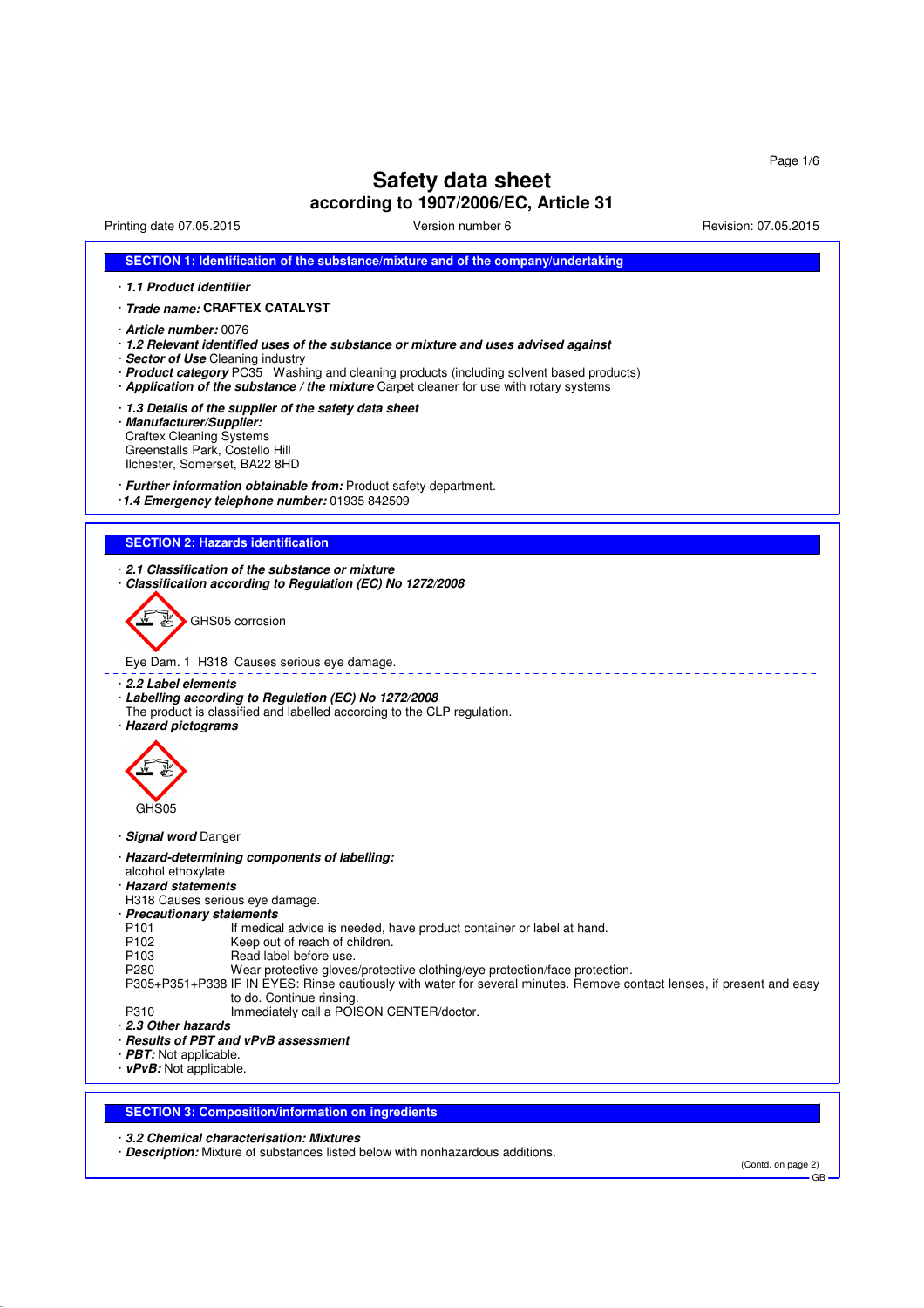Printing date 07.05.2015 **Principal and COVID-100** Version number 6 Revision: 07.05.2015

**Trade name: CRAFTEX CATALYST**

|                                                                                                              |                                                                                                                                                 | (Contd. of page 1) |  |  |
|--------------------------------------------------------------------------------------------------------------|-------------------------------------------------------------------------------------------------------------------------------------------------|--------------------|--|--|
| Dangerous components:                                                                                        |                                                                                                                                                 |                    |  |  |
| CAS: 111-76-2                                                                                                | 2-butoxyethanol                                                                                                                                 | $2.5 - 10%$        |  |  |
|                                                                                                              | EINECS: 203-905-0 (1) Acute Tox. 4, H302; Acute Tox. 4, H312; Acute Tox. 4, H332; Skin Irrit. 2, H315; Eye Irrit.<br>2, H319                    |                    |  |  |
|                                                                                                              | alcohol ethoxylate                                                                                                                              | $2.5 - 10%$        |  |  |
|                                                                                                              | $\overline{\diamond}$ Acute Tox. 3, H301; $\overline{\diamond}$ Eye Dam. 1, H318                                                                |                    |  |  |
| CAS: 68424-85-1                                                                                              | alkyl(C12-16)dimethylbenzylammonium chloride                                                                                                    | < 2.5%             |  |  |
|                                                                                                              | EINECS: 270-325-2 Skin Corr. 1B, H314; $\circledast$ Aquatic Acute 1, H400; $\circledast$ Acute Tox. 4, H302; Acute Tox. 4,<br>H <sub>312</sub> |                    |  |  |
|                                                                                                              | Regulation (EC) No 648/2004 on detergents / Labelling for contents                                                                              |                    |  |  |
| non-ionic surfactants                                                                                        |                                                                                                                                                 | $5 - 15%$          |  |  |
| anionic surfactants, optical brighteners, preservation agents (alkyl(C12-16)dimethylbenzylammonium chloride) |                                                                                                                                                 | $< 5\%$            |  |  |

#### **SECTION 4: First aid measures**

· **4.1 Description of first aid measures**

- · **After inhalation:** Supply fresh air; consult doctor in case of complaints.
- · **After skin contact:** Generally the product does not irritate the skin.
- · **After eye contact:** Rinse opened eye for several minutes under running water. If symptoms persist, consult a doctor.
- · **After swallowing:** If symptoms persist consult doctor.
- · **4.2 Most important symptoms and effects, both acute and delayed** No further relevant information available.
- · **4.3 Indication of any immediate medical attention and special treatment needed**

No further relevant information available.

#### **SECTION 5: Firefighting measures**

- · **5.1 Extinguishing media**
- · **Suitable extinguishing agents:** Use fire extinguishing methods suitable to surrounding conditions.
- · **5.2 Special hazards arising from the substance or mixture** No further relevant information available.
- · **5.3 Advice for firefighters**
- · **Protective equipment:** No special measures required.

#### **SECTION 6: Accidental release measures**

- · **6.1 Personal precautions, protective equipment and emergency procedures** Not required.
- · **6.2 Environmental precautions:** Dilute with plenty of water.
- Do not allow to enter sewers/ surface or ground water.
- · **6.3 Methods and material for containment and cleaning up:**
- Absorb with liquid-binding material (sand, diatomite, acid binders, universal binders, sawdust).
- Ensure adequate ventilation.
- · **6.4 Reference to other sections**
- See Section 7 for information on safe handling.
- See Section 8 for information on personal protection equipment.
- See Section 13 for disposal information.

#### **SECTION 7: Handling and storage**

- · **7.1 Precautions for safe handling**
- Ensure good ventilation/exhaustion at the workplace.
- Prevent formation of aerosols.
- · **Information about fire and explosion protection:** No special measures required.
- · **7.2 Conditions for safe storage, including any incompatibilities**
- · **Storage:**
- · **Requirements to be met by storerooms and receptacles:** No special requirements.
- · **Information about storage in one common storage facility:** Not required.
- · **Further information about storage conditions:** Keep container tightly sealed.

(Contd. on page 3) GB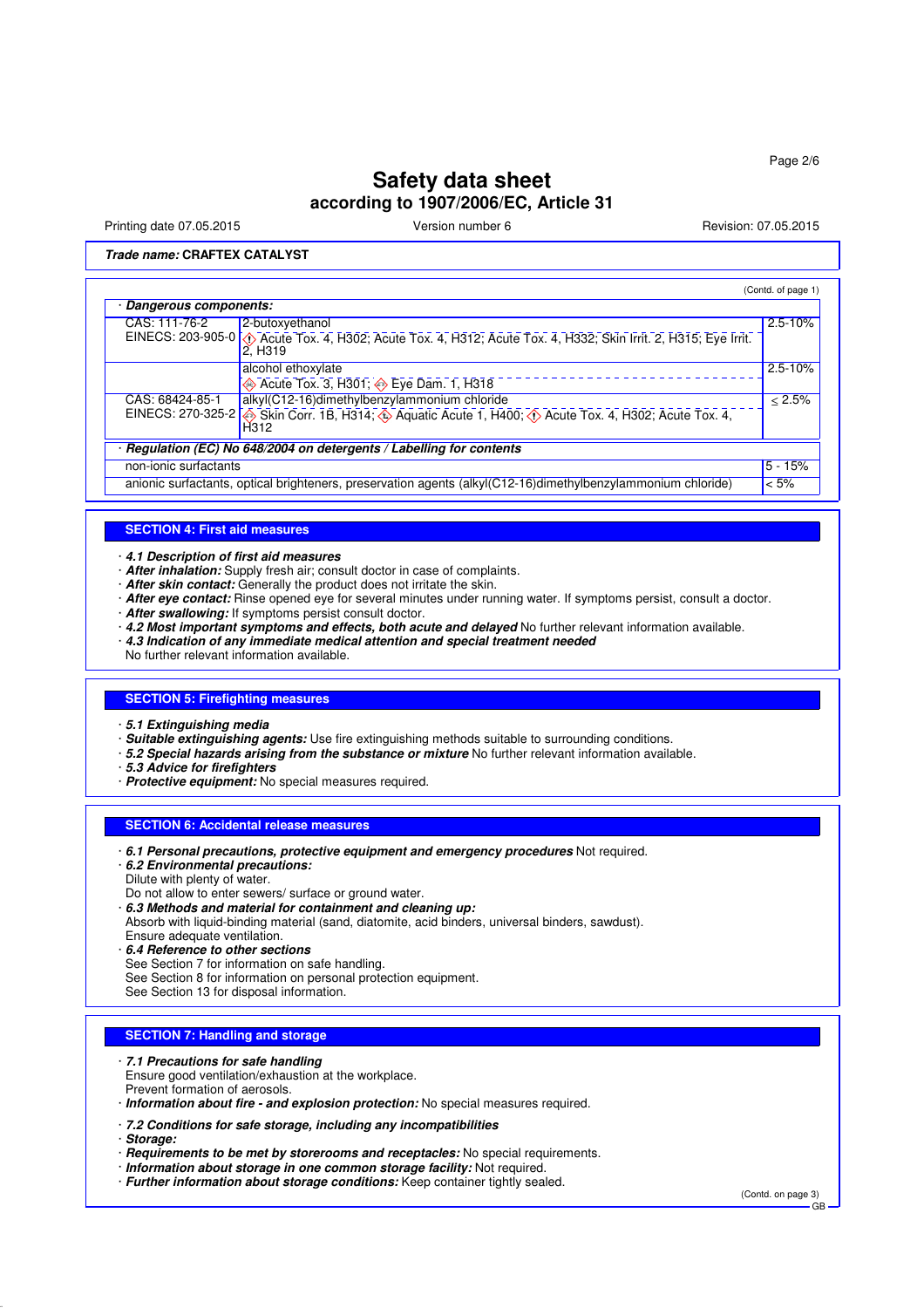Printing date 07.05.2015 **Version number 6** Nevision: 07.05.2015 **Revision: 07.05.2015** 

(Contd. of page 2)

**Trade name: CRAFTEX CATALYST**

· **7.3 Specific end use(s)** No further relevant information available.

### **SECTION 8: Exposure controls/personal protection**

- · **Additional information about design of technical facilities:** No further data; see item 7.
- · **8.1 Control parameters**

· **Change in condition**

· **pH-value at 20 °C:** 7

**Melting point/Melting range:** Undetermined.

|                                                                                                                                      | 8.1 Control parameters                                                                                                          |  |  |
|--------------------------------------------------------------------------------------------------------------------------------------|---------------------------------------------------------------------------------------------------------------------------------|--|--|
| · Ingredients with limit values that require monitoring at the workplace:                                                            |                                                                                                                                 |  |  |
| 111-76-2 2-butoxyethanol                                                                                                             |                                                                                                                                 |  |  |
| WEL Short-term value: 246 mg/m <sup>3</sup> , 50 ppm                                                                                 |                                                                                                                                 |  |  |
| Long-term value: $123 \text{ mg/m}^3$ , 25 ppm                                                                                       |                                                                                                                                 |  |  |
| Sk, BMGV                                                                                                                             |                                                                                                                                 |  |  |
| · Ingredients with biological limit values:                                                                                          |                                                                                                                                 |  |  |
| 111-76-2 2-butoxyethanol                                                                                                             |                                                                                                                                 |  |  |
| BMGV 240 mmol/mol creatinine                                                                                                         |                                                                                                                                 |  |  |
| Medium: urine                                                                                                                        |                                                                                                                                 |  |  |
| Sampling time: post shift                                                                                                            |                                                                                                                                 |  |  |
| Parameter: butoxyacetic acid                                                                                                         |                                                                                                                                 |  |  |
| Additional information: The lists valid during the making were used as basis.                                                        |                                                                                                                                 |  |  |
| 8.2 Exposure controls                                                                                                                |                                                                                                                                 |  |  |
| · Personal protective equipment:                                                                                                     |                                                                                                                                 |  |  |
| General protective and hygienic measures:                                                                                            |                                                                                                                                 |  |  |
| Keep away from foodstuffs, beverages and feed.                                                                                       |                                                                                                                                 |  |  |
| Immediately remove all soiled and contaminated clothing                                                                              |                                                                                                                                 |  |  |
| Wash hands before breaks and at the end of work.                                                                                     |                                                                                                                                 |  |  |
| Do not inhale gases / fumes / aerosols.                                                                                              |                                                                                                                                 |  |  |
| Avoid contact with the eyes.                                                                                                         |                                                                                                                                 |  |  |
| Avoid contact with the eyes and skin.                                                                                                |                                                                                                                                 |  |  |
| · Respiratory protection: Not required.                                                                                              |                                                                                                                                 |  |  |
| · Protection of hands:                                                                                                               |                                                                                                                                 |  |  |
|                                                                                                                                      | The glove material has to be impermeable and resistant to the product/ the substance/ the preparation.                          |  |  |
| Due to missing tests no recommendation to the glove material can be given for the product/ the preparation/ the chemical<br>mixture. |                                                                                                                                 |  |  |
|                                                                                                                                      | Selection of the glove material on consideration of the penetration times, rates of diffusion and the degradation               |  |  |
| <b>Material of gloves</b>                                                                                                            |                                                                                                                                 |  |  |
|                                                                                                                                      | The selection of the suitable gloves does not only depend on the material, but also on further marks of quality and varies from |  |  |
|                                                                                                                                      | manufacturer to manufacturer. As the product is a preparation of several substances, the resistance of the glove material can   |  |  |
|                                                                                                                                      | not be calculated in advance and has therefore to be checked prior to the application.                                          |  |  |
| · Penetration time of glove material                                                                                                 |                                                                                                                                 |  |  |
|                                                                                                                                      | The exact break through time has to be found out by the manufacturer of the protective gloves and has to be observed.           |  |  |
| · Eye protection:                                                                                                                    |                                                                                                                                 |  |  |
|                                                                                                                                      |                                                                                                                                 |  |  |
|                                                                                                                                      |                                                                                                                                 |  |  |
| Tightly sealed goggles                                                                                                               |                                                                                                                                 |  |  |
|                                                                                                                                      |                                                                                                                                 |  |  |
|                                                                                                                                      |                                                                                                                                 |  |  |
|                                                                                                                                      |                                                                                                                                 |  |  |
| <b>SECTION 9: Physical and chemical properties</b>                                                                                   |                                                                                                                                 |  |  |
| 9.1 Information on basic physical and chemical properties                                                                            |                                                                                                                                 |  |  |
| <b>General Information</b>                                                                                                           |                                                                                                                                 |  |  |
| · Appearance:                                                                                                                        |                                                                                                                                 |  |  |
| Form:                                                                                                                                | Liquid                                                                                                                          |  |  |
| Colour:                                                                                                                              | <b>Colourless</b>                                                                                                               |  |  |
| Odour:                                                                                                                               | Characteristic                                                                                                                  |  |  |
| <b>Odour threshold:</b>                                                                                                              | Not determined.                                                                                                                 |  |  |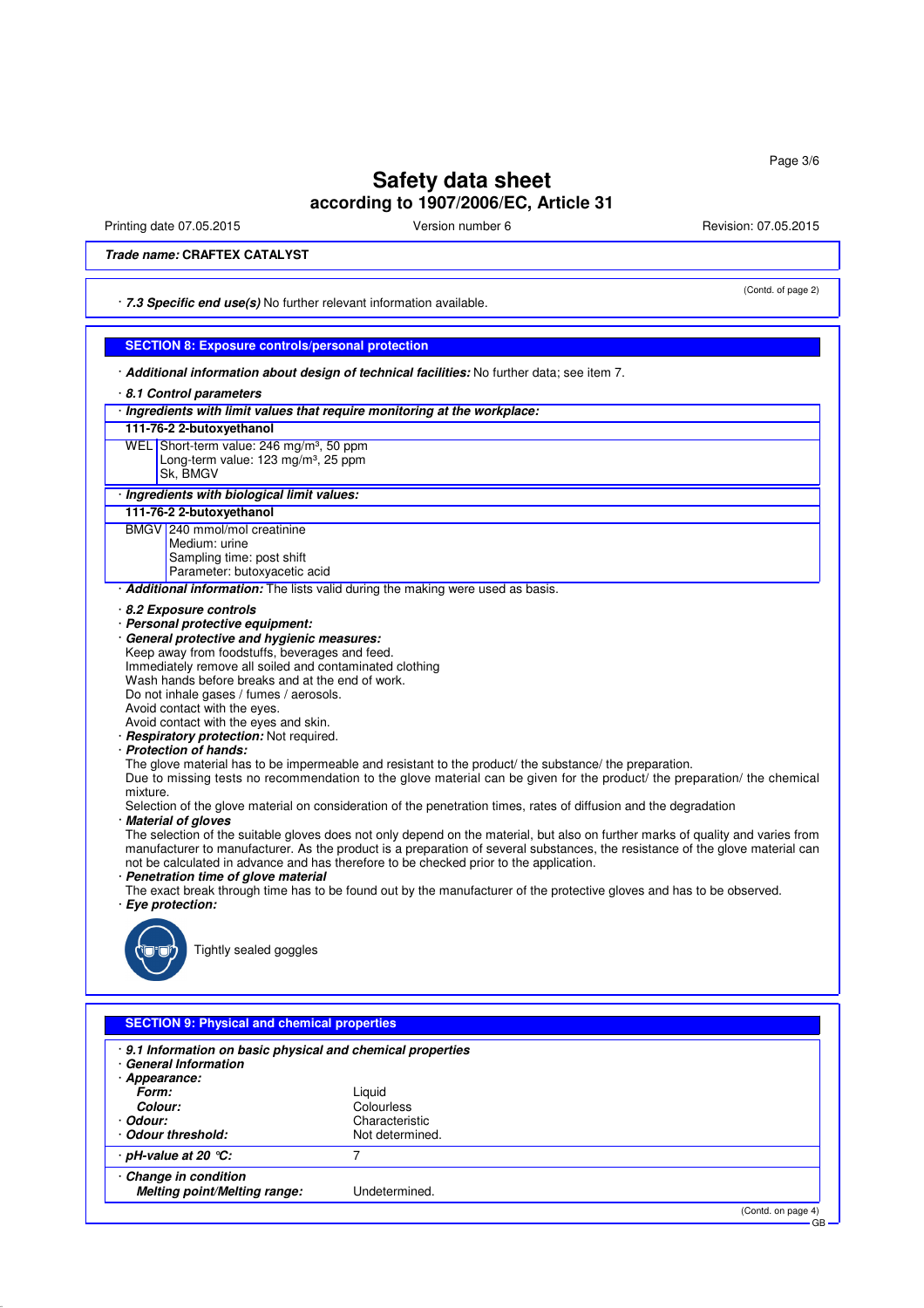Printing date 07.05.2015 **Version number 6** Revision: 07.05.2015 **Revision: 07.05.2015** 

### **Trade name: CRAFTEX CATALYST**

|                                                                                      | (Contd. of page 3)                                                       |
|--------------------------------------------------------------------------------------|--------------------------------------------------------------------------|
| Boiling point/Boiling range:                                                         | 201 °C                                                                   |
| · Flash point:                                                                       | 227 $\degree$ C                                                          |
| · Flammability (solid, gaseous):                                                     | Not applicable.                                                          |
| Ignition temperature:                                                                |                                                                          |
| <b>Decomposition temperature:</b>                                                    | Not determined.                                                          |
| Self-igniting:                                                                       | Product is not selfigniting.                                             |
| · Danger of explosion:                                                               | Product does not present an explosion hazard.                            |
| · Explosion limits:<br>Lower:<br>Upper:                                              | Not determined.<br>Not determined.                                       |
| · Vapour pressure:                                                                   | Not determined.                                                          |
| · Densitv:<br><b>Relative density</b><br>· Vapour density<br><b>Evaporation rate</b> | Not determined.<br>Not determined.<br>Not determined.<br>Not determined. |
| · Solubility in / Miscibility with<br>water:                                         | Fully miscible.                                                          |
| · Partition coefficient (n-octanol/water): Not determined.                           |                                                                          |
| · Viscosity:<br>Dynamic:<br>Kinematic:                                               | Not determined.<br>Not determined.                                       |
| <b>Solvent content:</b><br>Organic solvents:<br>9.2 Other information                | 4.5%<br>No further relevant information available.                       |

#### **SECTION 10: Stability and reactivity**

· **10.1 Reactivity**

- · **10.2 Chemical stability**
- · **Thermal decomposition / conditions to be avoided:** No decomposition if used according to specifications.
- · **10.3 Possibility of hazardous reactions** No dangerous reactions known.
- · **10.4 Conditions to avoid** No further relevant information available.
- · **10.5 Incompatible materials:** No further relevant information available.
- · **10.6 Hazardous decomposition products:** No dangerous decomposition products known.

#### **SECTION 11: Toxicological information**

- · **11.1 Information on toxicological effects**
- · **Acute toxicity:**
- · **Primary irritant effect:**
- · **on the skin:** No irritant effect.
- · **on the eye:** Irritating effect.
- · **Sensitisation:** No sensitising effects known.
- · **Additional toxicological information:**

The product shows the following dangers according to the calculation method of the General EU Classification Guidelines for Preparations as issued in the latest version:

Irritant

#### **SECTION 12: Ecological information**

· **12.1 Toxicity**

- · **Aquatic toxicity:** No further relevant information available.
- · **12.2 Persistence and degradability** No further relevant information available.
- · **12.3 Bioaccumulative potential** No further relevant information available.

(Contd. on page 5) GB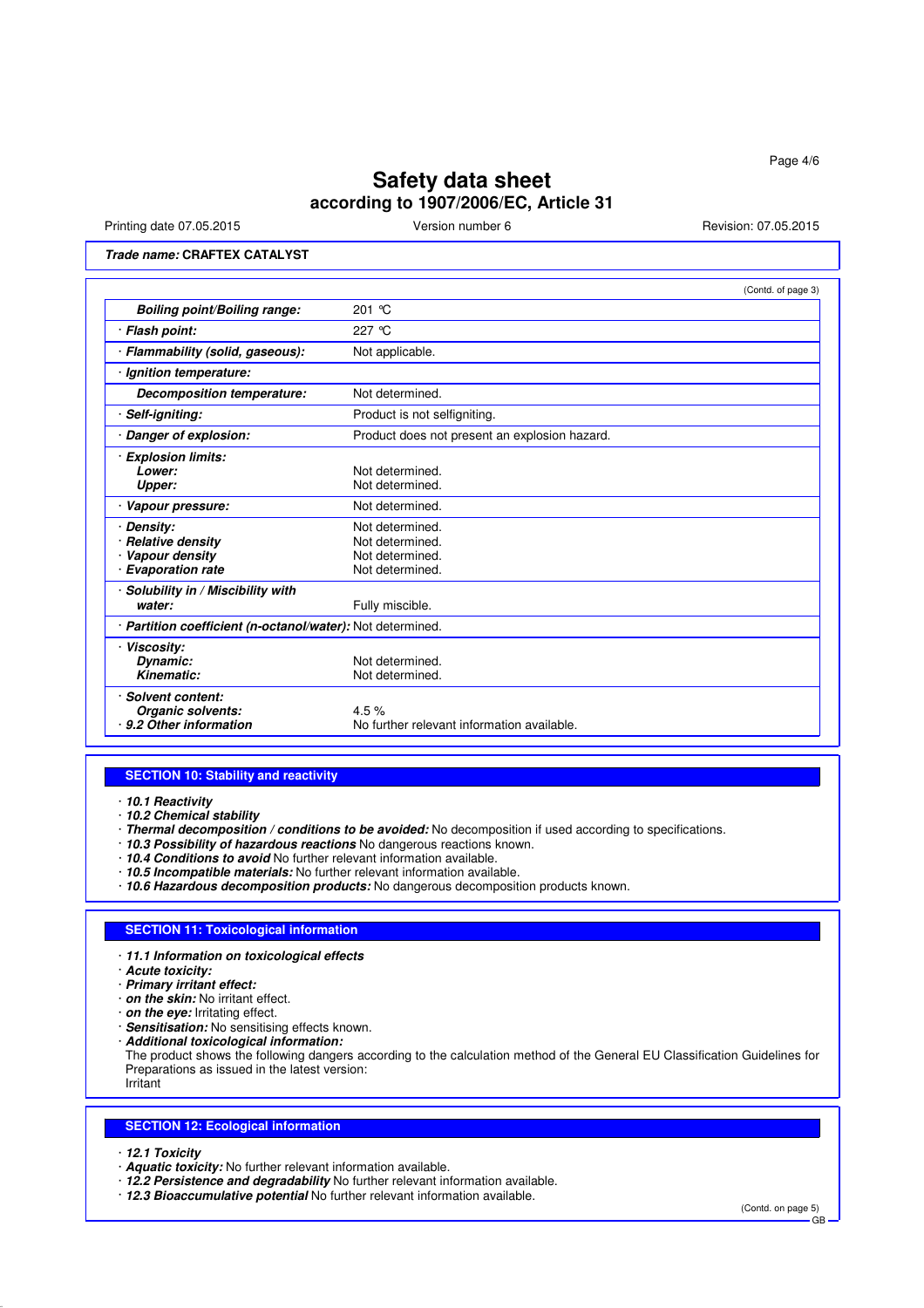Printing date 07.05.2015 **Principal and COVID-100** Version number 6 Revision: 07.05.2015

(Contd. of page 4)

### **Trade name: CRAFTEX CATALYST**

· **12.4 Mobility in soil** No further relevant information available.

· **Additional ecological information:**

· **General notes:**

Water hazard class 1 (German Regulation) (Self-assessment): slightly hazardous for water

Do not allow undiluted product or large quantities of it to reach ground water, water course or sewage system.

#### · **12.5 Results of PBT and vPvB assessment**

· **PBT:** Not applicable.

· **vPvB:** Not applicable.

· **12.6 Other adverse effects** No further relevant information available.

### **SECTION 13: Disposal considerations**

· **13.1 Waste treatment methods**

· **Recommendation** Must not be disposed together with household waste. Do not allow product to reach sewage system.

· **Uncleaned packaging:**

- · **Recommendation:** Disposal must be made according to official regulations.
- · **Recommended cleansing agents:** Water, if necessary together with cleansing agents.

### **SECTION 14: Transport information**

| None                                                               |
|--------------------------------------------------------------------|
| None                                                               |
|                                                                    |
| None                                                               |
|                                                                    |
| None                                                               |
| No                                                                 |
| Not applicable.                                                    |
| 14.7 Transport in bulk according to Annex II of<br>Not applicable. |
|                                                                    |
|                                                                    |

#### **SECTION 15: Regulatory information**

· **15.1 Safety, health and environmental regulations/legislation specific for the substance or mixture**

No further relevant information available.

· **15.2 Chemical safety assessment:** A Chemical Safety Assessment has not been carried out.

#### **SECTION 16: Other information**

This information is based on our present knowledge. However, this shall not constitute a guarantee for any specific product features and shall not establish a legally valid contractual relationship.

· **Relevant phrases**

- H301 Toxic if swallowed.
- H302 Harmful if swallowed.
- H312 Harmful in contact with skin.
- H314 Causes severe skin burns and eye damage.
- H315 Causes skin irritation.
- H318 Causes serious eye damage. H319 Causes serious eye irritation.
- H332 Harmful if inhaled.

(Contd. on page 6)

GB